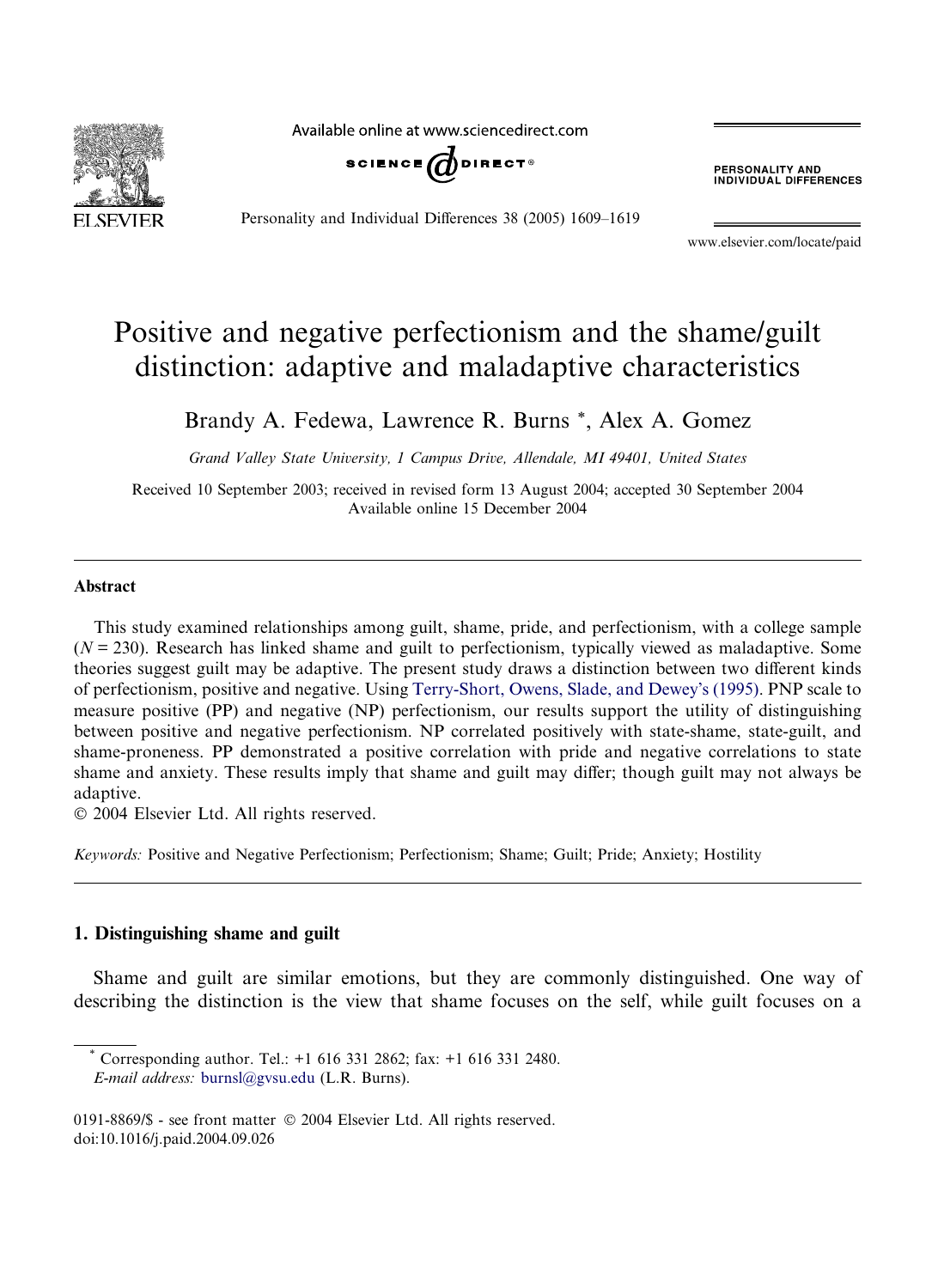specific action [\(Lewis, 1971; Lewis, 1992; Miller, 1996; Lutwak & Ferrari, 1996; Tangney & Dear](#page-9-0)[ing, 2002; Pattison, 2000](#page-9-0)). After bumping into someone, a guilt-prone person is more likely to say, "sorry, doing that was stupid" while a shame-prone person would say, "I did that because  $\Gamma m$ stupid.'' The guilty wrongdoer feels upset about the action, and then he or she acknowledges that the action has violated or hurt another person, motivating reparative action [\(Tangney & Dearing,](#page-9-0) [2002; Lutwak & Ferrari, 1996\)](#page-9-0), like confessing, apologizing, or making-up for the act with compensatory actions. Shame, in contrast, is narcissistic, in that the wrongdoer is mostly concerned about his or her own feelings, rather than those of the person that has been violated [\(Tangney](#page-9-0) [& Dearing, 2002; Lutwak & Ferrari, 1996](#page-9-0)). The transgressor becomes more concerned with hiding his or her defective self from others. In this view, guilt may be more adaptive than shame.

It was once believed that shame was experienced only when one's transgressions were made public, whereas guilt was experienced in private. However, shame and guilt can both be experienced in either public or private ([Tangney & Dearing, 2002\)](#page-9-0). Although shamed people may feel more exposed; they do so even when they are the only ones aware of their wrongdoing.

Although [Kaufman \(1996\)](#page-9-0) suggests a relationship between shame and maladaptive traits, he proposes that guilt is a component of shame. However, some research suggests that guilt may be unrelated to psychological maladjustment, and it may even be an adaptive emotion [\(Tangney](#page-9-0) [& Dearing, 2002; Kohki, 2001\)](#page-9-0). Guilt is related to factors like empathy that relate to maintaining strong interpersonal bonds. When a guilt-prone person breeches an interpersonal bond, the focus is on reparation ([Mascolo, 1995; Tangney & Dearing, 2002\)](#page-9-0). Guilt-prone people are less likely to engage in ''destructive, impulsive, and/or criminal activities'' ([Tangney & Dearing, 2002](#page-9-0)) than those who are shame-prone. Research indicates that guilt-prone people are also more likely, than shame-prone people to ''drive responsibly, apply to college, and to actively contribute to the community'' ([Tangney & Dearing, 2002\)](#page-9-0). In another study guilt-proneness was not related to intimacy fears or to blaming others for one's actions, while shame-proneness was positively correlated with behavioral and characterological self-blame, as well as blame of others and self-derogation [\(Lut](#page-9-0)[wak, Panish, & Ferrari, 2003](#page-9-0)).

Shame conjures feelings of inadequacy, self-contempt, embarrassment, self-exposure, and indignity ([Tangney & Dearing, 2002; Kaufman, 1996; Pattison, 2000\)](#page-9-0). To minimize these encounters that induce such feeling, shame-prone people use defensive strategies or defensive scripts [\(Kaufman, 1996; Pattison, 2000](#page-9-0)). [Kaufman \(1996\)](#page-9-0) suggests that these strategies include rage, contempt, striving for perfection, transfer of blame, and denial; [Pattison \(2000\)](#page-9-0) adds the scripts of withdrawal, attacking the self, avoidance, and attacking others. These self-defeating strategies are used to cope with a self-defeating emotion, and they also provide the frame for interpreting the relationship between shame and other maladaptive tendencies, such as perfectionism.

# 2. Perfectionism

The perfectionism construct has long been conceptualized as a pathology-causing personality trait ([Pacht, 1984; Flett, Hewitt, & Dyck, 1989; Frost, Marten, Lahart, & Rosenblate, 1990;](#page-9-0) [Hewitt & Flett, 1991; Flett, Hewitt, & DeRosa, 1996\)](#page-9-0); it has been positively correlated with depression ([Hewitt & Flett, 1991, 1993\)](#page-9-0), personality disorders ([Hewitt, Flett, & Turnbull, 1992](#page-9-0)), eating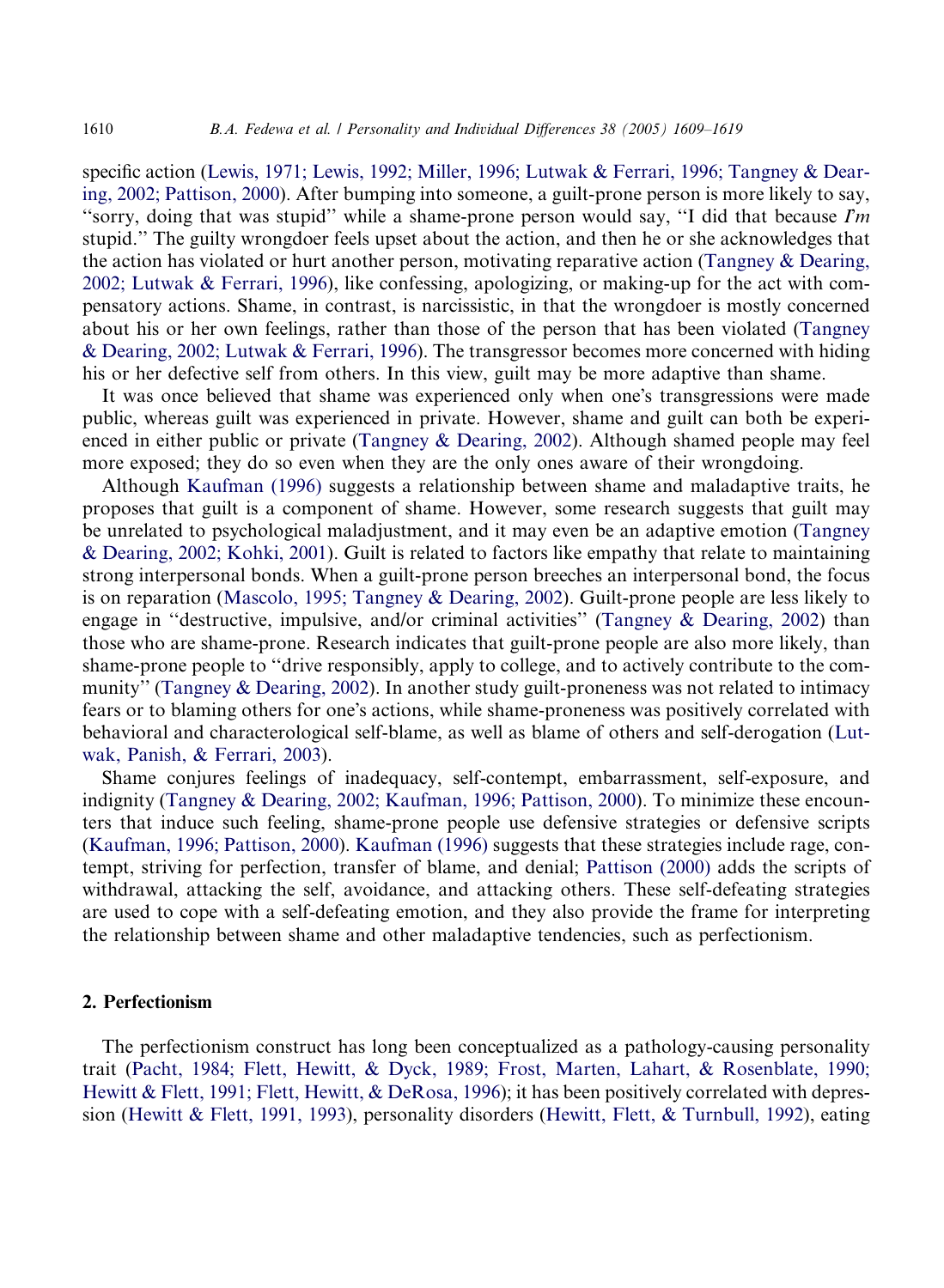disorders [\(Brouwers & Wiggum, 1993\)](#page-8-0), sexual dysfunction ([Quadland, 1980\)](#page-9-0), and lower levels of self-esteem for maladaptive perfectionists ([Ashby & Rice, 2002](#page-8-0)). [Blankstein, Flett, Hewitt, and](#page-8-0) [Eng \(1993\)](#page-8-0) found that dimensions of perfectionism were associated with specific fears about failure, losing control, making mistakes, and feeling angry. Perfectionists often have difficulties with relationships and problems with anxiety and procrastination [\(Slaney & Ashby, 1996\)](#page-9-0). Perfectionism has been positively linked with cynicism, higher levels of stress at home and at work, and a decreased sense of overall satisfaction with one's self and one's life [\(Mitchelson & Burns, 1998\)](#page-9-0).

Various measures assess perfectionism. The most commonly used measure is The Multi-dimen-sional Perfectionism Scale ([Hewitt & Flett, 1991\)](#page-9-0), which measures the personal and interpersonal dimensions of self-oriented perfectionism, socially prescribed perfectionism, and other oriented perfectionism. Each of these dimensions has been related to several types of pathology, under the assumption that perfectionism is only a negative trait. This is true of other perfectionism scales as well [\(Terry-Short et al., 1995; Enns & Cox, 2002](#page-10-0)). However, other research demonstrates that perfectionism can be either negative or positive, depending on how perfectionists perceive their work. In the [Terry-Short et al. \(1995\)](#page-10-0) study, differences between clinical and non-clinical groups indicated that perfectionism may not always be maladaptive. If negative perfectionism is more highly correlated with clinical populations while positive perfectionism is more highly correlated with non-clinical populations, then perfectionism may be an adaptive trait. Negative and positive forms of perfectionism must be distinguished to study fully their relationships to shame and guilt.

The Positive and Negative Perfectionism Scale ([Terry-Short et al., 1995](#page-10-0)), or PNP, (see also [Slade & Owens, 1998](#page-9-0)) is a multidimensional measure that has two subscales, that distinguish between positive and negative perfectionist traits. The theory underlying this scale derives from [Hamachek](#page-9-0)'s (1978) earlier model of normal and neurotic perfectionism. A positive perfectionist is driven by positive reinforcements, such as heightened self-esteem and self-satisfaction; such people set realistic expectations. From a behaviorist perspective, their perfectionist behaviors are positively reinforced, through praise, recognition, or the feeling of accomplishment. Intense effort is put into achievement, but failure results in adaptive behavior, such as changing standards, working harder, or simply by ''taking it on the chin'' [\(Hamachek, 1978\)](#page-9-0). In contrast, a negative perfectionist is driven by a fear of failure ([Terry-Short et al., 1995; Frost et al., 1990; Hamachek,](#page-10-0) [1978](#page-10-0)). From a behaviorist perspective, negative perfectionist behaviors are negatively reinforced through elimination of aversive stimuli, such as criticism, ridicule, self-contempt, or shame. Negative perfectionists strive for unrealistically high goals and set unrealistic standards. Striving for such unrealistic achievements is bound to end up in failure, leading to negative feelings such as anxiety, depression, feelings of inadequacy, and avoidance behavior [\(Hamachek, 1978; Terry-](#page-9-0)[Short et al., 1995; Burns, Dittmann, Nguyen, & Mitchelson, 2000](#page-9-0)).

Recent research has reinforced the distinction between positive and negative perfectionism. Positive perfectionists were more likely to take steps to engage their problems actively and to distract themselves in emotionally healthy ways, instead of ruminating about their problems or misfortunes ([Burns & Fedewa, 2005](#page-8-0)). Negative perfectionists reacted to stress in neurotic ways, and they were not accepting of themselves or others because they felt that their 'failures' reflected upon themselves [\(Burns & Fedewa, 2005](#page-8-0)). Instead of actively engaging problems, they tended to avoid them. The main strategy of negative perfectionists for coping with depression was rumination, and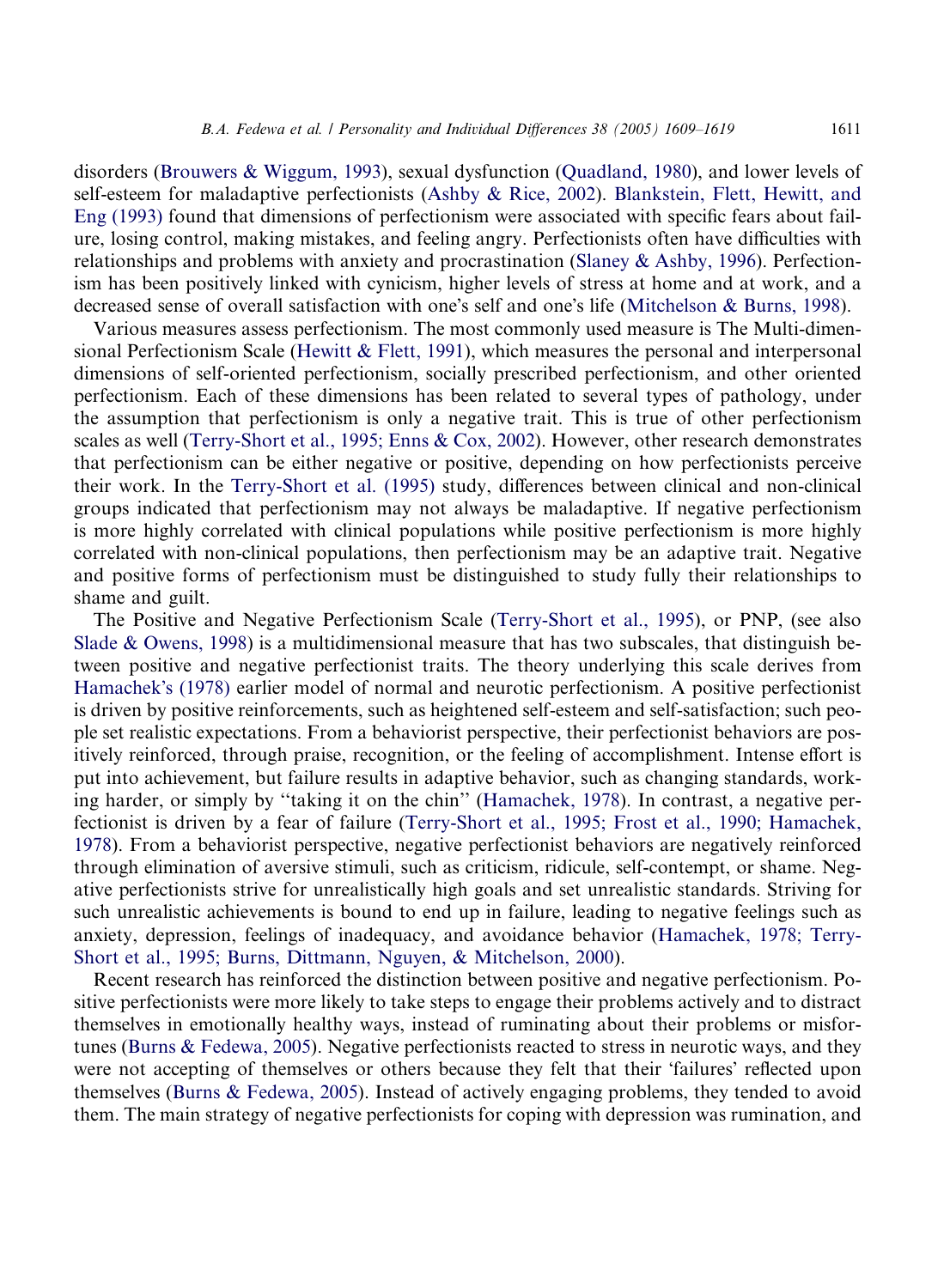they were also more likely to engage in dangerous activities [\(Burns & Fedewa, 2005\)](#page-8-0). Negative perfectionism correlated significantly with categorical thinking, the tendency to view the world in black-or-white terms, and it also correlated with being intolerant and distrusting of others [\(Burns & Fedewa, 2005](#page-8-0)). These maladaptive traits are commonly reported in the perfectionism literature ([Frost et al., 1990; Flett, Hewitt, Endler, & Tassone, 1995; Flett et al., 1989\)](#page-9-0).

# 3. Shame, guilt, and perfectionism

[Tangney \(2002\)](#page-9-0) views perfectionists as strict self-evaluators who broaden the range of outcomes that would be perceived as a failure. Failure leads perfectionists to feelings of shame. [Miller \(1996\)](#page-9-0) argues that shame is a motivator of perfectionism in Obsessive–Compulsive Disorder. When a negative perfectionist fails in an endeavor, he or she interprets this as a falure of the person (shame) rather than a failure of performance (guilt) [\(Tangney, 2002\)](#page-9-0). Perfection is never achieved, so the perfectionist always fails and, thus, feels ashamed. Perfectionism may be a means to resolve shame, a way to compensate for feeling defective ([Kaufman, 1996; Pattison, 2000\)](#page-9-0). In a study by [Lutwak and Ferrari \(1996\)](#page-9-0) using the Multidimensional Perfectionism Scale [\(Hewitt & Flett,](#page-9-0) [1991](#page-9-0)), all three dimensions of perfectionism were loaded with guilt for men, while socially-prescribed perfectionism loaded with shame and with guilt for women.

Shame and perfectionism may also be related to hostility and anxiety. Research conducted by [Tagney, Wagner, Fletcher, and Gramzow \(1992\)](#page-10-0) found that shame-proneness correlated with indirect expressions of hostility. [Tangney and Dearing \(2002\)](#page-9-0) demonstrated that males in shame situations displayed aggression and hostility toward their girlfriends, while the females displaced aggression and hostility inward. There was also a correlation between male batterers, shame, and hostility. Several of [Kaufman](#page-9-0)'s (1996) proposed defending scripts link shame to rage, contempt, striving for power, and transfer of blame (all of which might be dimensions of hostility). Studies in Japan found that ''guilt-free'' shame was a positive predictor of anxiety [\(Kohki, 2001\)](#page-9-0). Hostility and anxiety are also related to socially prescribed perfectionism [\(Hewitt & Flett, 1991; Ferrari,](#page-9-0) [1995](#page-9-0)). Negative perfectionism and socially prescribed perfectionism may be related, given that the scales have items in common [\(Terry-Short et al., 1995\)](#page-10-0).

Positive perfectionism has been linked to adaptive behavior and is unrelated to anxiety and hostility, and we predict it is also unrelated to shame. Positive perfectionists are motivated to set high standards by the benefits reaped from doing so, not by the fear of negative evaluation or failure [\(Hamachek, 1978; Mitzman, Slade, & Dewey, 1994\)](#page-9-0). Since positive perfectionists may have higher standards than non-perfectionists, they may experience self-evaluative emotions, guilt in particular, more than non-perfectionists. If positive perfectionists fail to perform at a certain level, they may feel guilty that their effort fell short, but this should not reflect their evaluation of their core being. Instead of focusing on perceived shortcomings the way a negative perfectionist would, the positive perfectionist may act to prepare for another attempt or he or she may readjust standards. Thus, positive perfectionists are more flexible than negative perfectionists ([Burns & Fedewa,](#page-8-0) [2005](#page-8-0)).

Instead of focusing on a job gone wrong, a positive perfectionist will focus on a job done well. [Kaufman \(1996\)](#page-9-0) states that pride results from "enjoyment affect" that results from one's accomplishments. Such pride is experienced when one can affirm one's own accomplishments and when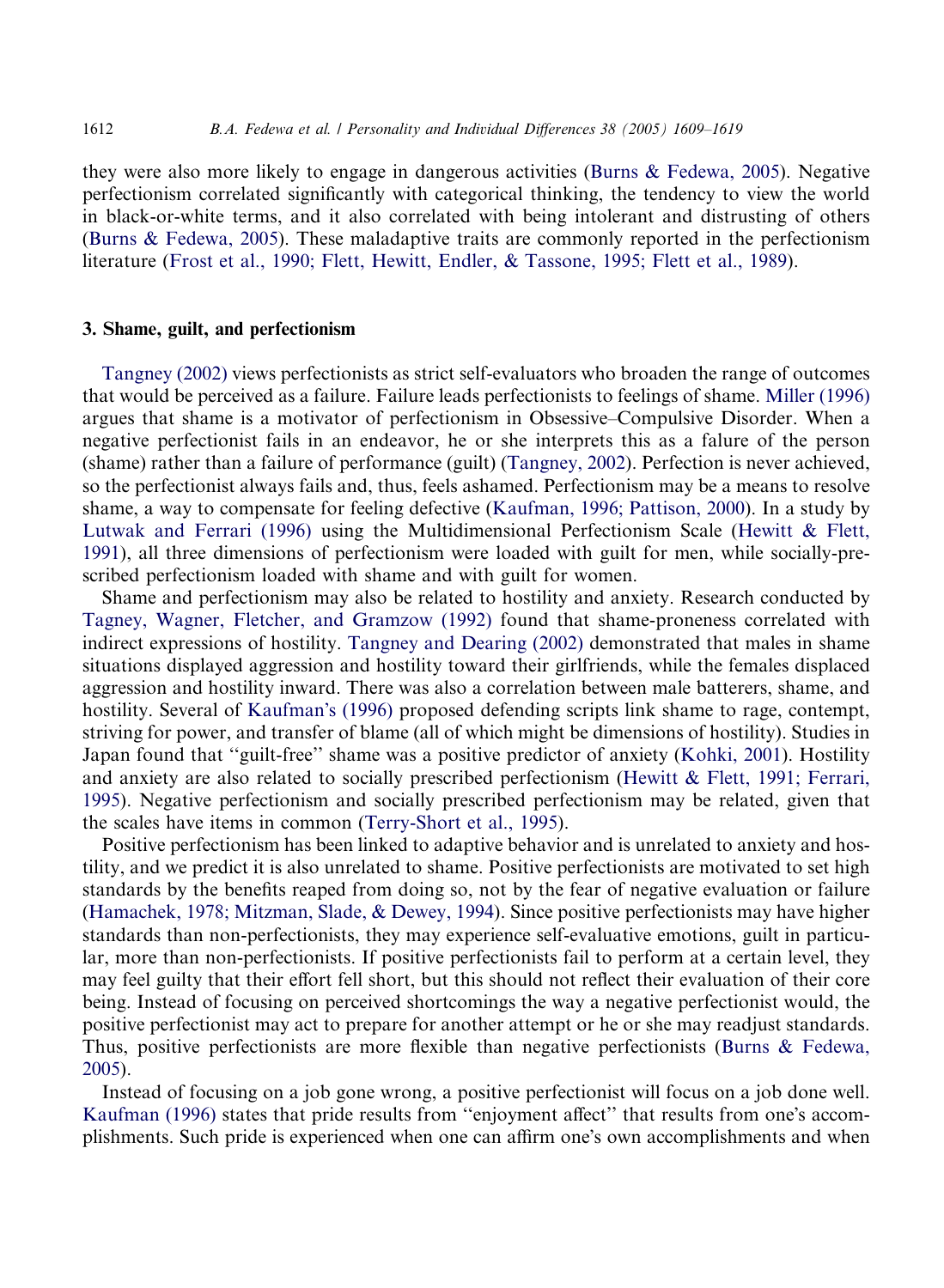one receives affirmation from others of importance. [Kaufman \(1996\)](#page-9-0) suggests that individuals whose accomplishments have resulted in shaming by important figures will not experience pride, but rather shame. Research by [Tangney \(2002\)](#page-9-0) revealed a positive correlation between shame and perfectionism. However it did not show a significant relationship between perfectionism and pride. However, previous research with perfectionism has focused on maladaptive tendencies, and lacked measures to detect the positive aspects of perfectionism.

State shame and state guilt refer to experiencing the emotions "in the moment" (Tangney  $\&$ [Dearing, 2002\)](#page-9-0). [Kugler and Jones \(1992\)](#page-9-0) referred to state guilt as, ''a transitory affective state reflecting the immediate psychological consequences of violating moral standards.'' In this study, we also examine shame and guilt as transitory affective states, to see if people who exhibit positive or negative perfectionism but lack the other will report more shame or guilt-proneness if they have recently transgressed. Also, the state measures allow us to determine whether shame-proneness and guilt-proneness are affected by feeling state-shame or state-guilt.

One purpose of this study is to determine the relationship between positive and negative perfectionism and adaptive and maladaptive traits. It is predicted that negative perfectionism will correlate positively with shame, hostility, and anxiety, but negatively with pride. It is also hypothesized that positive perfectionism will correlate positively with pride and perhaps with guilt-proneness, but negatively with shame, hostility, and anxiety. Shame and negative perfectionism have both been linked to anxiety and hostility, while guilt has had no significant relationship with psychopathology, but rather to constructive behavior. The fact that shame-prone people define themselves by their transgressions and focus on themselves rather than others indicates that high shame-proneness is not related to guilt-proneness. However, guilt-prone people can experience shame because they can view themselves negatively for committing an act that they feel guilty about. People may experience both shame and guilt concurrently [\(Tangney & Dearing, 2002](#page-9-0)). Negative perfectionism may be uniquely associated with psychopathologies, such as anxiety and hostility, while guilt relates to these other pathologies only when associated with shame [\(Tangney & Dearing, 2002](#page-9-0)). To further explore this supposition, we utilized partial correlations of guilt-free shame and shame-free guilt.

#### 4. Method

#### 4.1. Participants

Participants were 174 female and 56 male undergraduate students from a mid-sized Midwestern university. Mean age was  $19.8$  (SD = 3.1). The racial/ethnic composition of our sample was reported to be 87.4% Caucasian, 6.5% African American, 2.2% Asian American, 2.7% Hispanic, and 1.2% not provided.

# 4.2. Procedure

Distribution of materials was arranged through Introductory Psychology courses. Informed consent was obtained, and all participants were offered credit. Upon completion all participants were debriefed and thanked for their participation.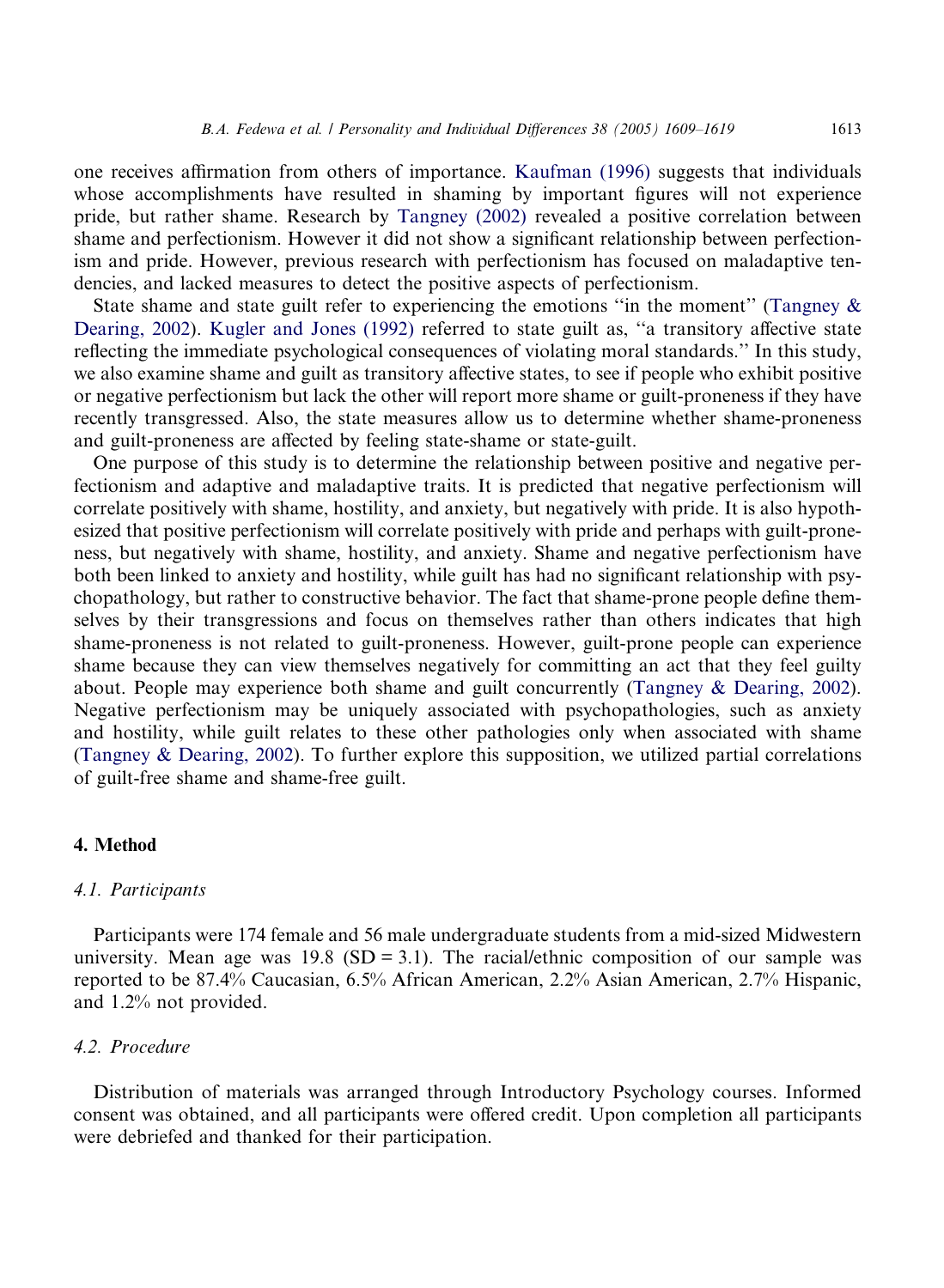#### 1614 B.A. Fedewa et al. / Personality and Individual Differences 38 (2005) 1609–1619

T tests for gender revealed differences only for trait-shame and trait-guilt. When split by gender correlation patterns varied minimally and remained statistically consistent with the combined sample. Therefore all analyses were conducted on the combined sample.

#### 4.3. Measures

The Positive and Negative Perfectionism Scale ([Terry-Short et al., 1995](#page-10-0)), or PNP, assesses perfectionism from a functional or behaviorist perspective. Two subscales that represent the different types of reinforcers a person could experience, with positive perfectionism (PP) treated as resulting from linking positive reinforcements with antecedent perfectionistic behaviors, while Negative Perfectionism (NP) is linked to negative reinforcements. The PNP consists of 40 Likert scale questions, with responses ranging from ''strongly disagree''—1, to ''strongly agree''—5. Scores were obtained by summing responses to the 18 questions representing positive perfectionism and the 22 questions depicting negative perfectionism. Cronbach's alphas for the Positive and Negative Perfectionism Scale have been reported as 0.85 and 0.86 respectively ([Burns & Fedewa,](#page-8-0) [2005](#page-8-0)).

The Test of Self-Conscious Affect-3 ([Tangney, Dearing, Wagner, & Gramzow, 2000\)](#page-9-0), or TOS-CA-3, measures shame, guilt, pride, and embarrassment. The TOSCA-3 consists of 16 scenarios followed by four corresponding questions regarding the scenarios. We retained the shame, guilt, and pride questions as these were central to our hypotheses. The responses to these questions are from 1 or not likely to 5, or very likely. We summed the responses to relevant items. The reliabilities of the shame, guilt, and pride subscales have been reported as 0.88, 0.86, and 0.72, respectively [\(Tangney & Dearing, 2002\)](#page-9-0).

The State Shame and Guilt Scale ([Marschall, Saftner, & Tangney, 1994\)](#page-9-0), or SSGS, is a selfreporting scale of state feelings of shame, guilt, and pride. Fifteen items (five for each of the three subscales) are rated on a 5-point Likert scale. Inter-item reliabilities for the shame, guilt, and pride scales have been reported as 0.89, 0.82, and 0.87, respectively ([Tangney & Dearing, 2002\)](#page-9-0).

The Aggression Questionnaire—Hostility Subscale ([Buss & Perry, 1992\)](#page-8-0), or AGG, is an 8-item measure about consistent feelings associated with hostility, with responses that range from 1 (very little) to 5 (very much). All items are positive, and scores are obtained by summing the responses. Internal consistency for this subscale has been reported as 0.77 and with a test–retest reliability of 0.72 [\(Buss & Perry, 1992](#page-8-0)).

The State-Trait Anxiety Inventory—Trait Subscale [\(Spielberger, 1983](#page-9-0)), or STAI, is a 20-item measure of anxiety as a trait. Responses range from 1 (almost never) to 4 (almost always). Eleven of the twenty items are negative and scored in reverse, and the remaining nine items are considered positive. The alpha for this measure has been reported as 0.92 [\(Spielberger, 1983\)](#page-9-0).

# 5. Results

All zero-order correlations, partial correlations, means, and alphas are reported in [Table 1.](#page-6-0) As predicted, strong positive correlations were found between NP and shame-proneness  $(r = 0.52, p \le 0.001)$  and state shame  $(r = 0.39, p \le 0.001)$ . When partialing trait-guilt from trait-shame, an even stronger positive correlation appeared between NP and trait-shame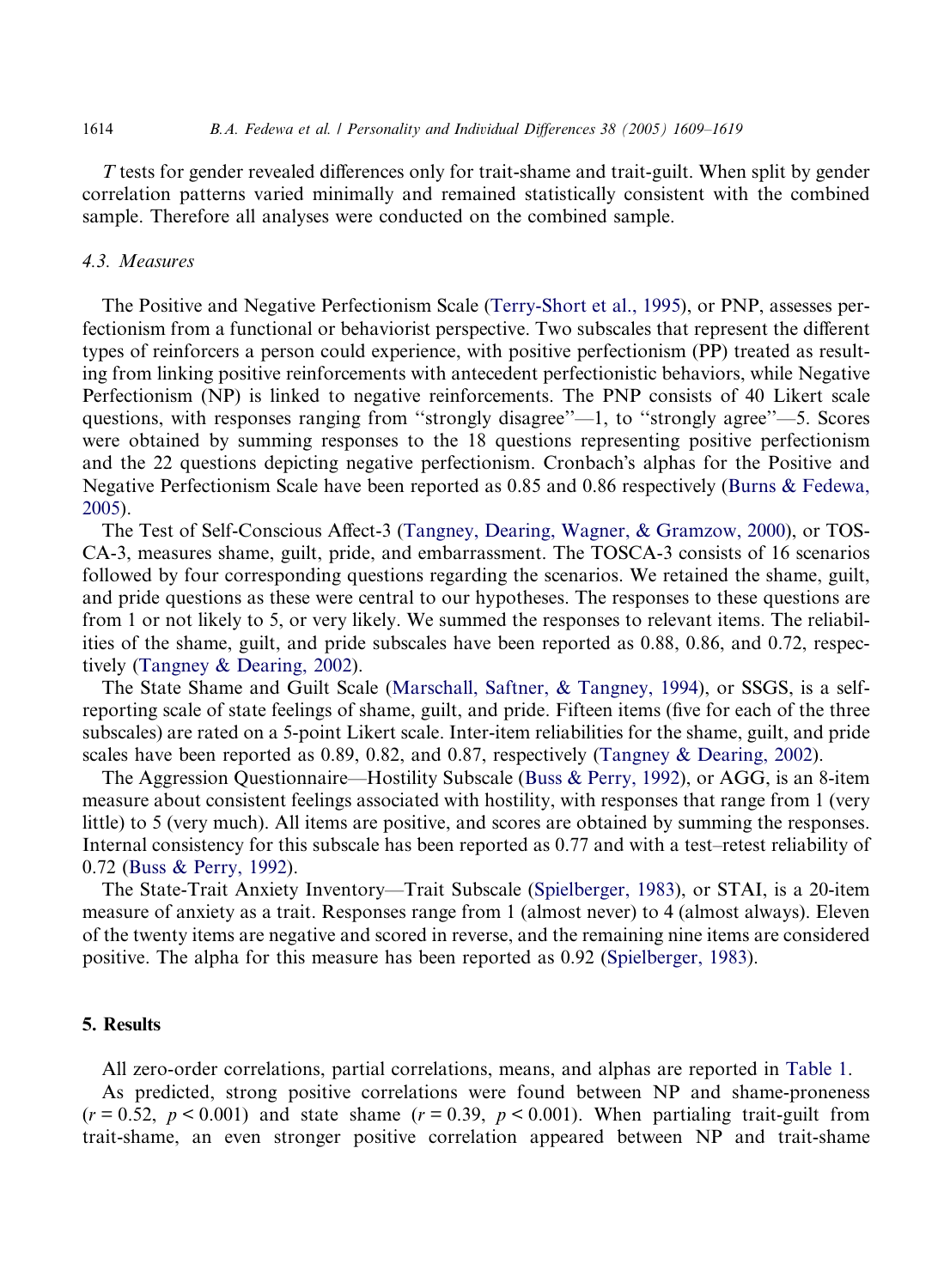<span id="page-6-0"></span>Table 1

Means, Cronbach alphas, and correlations between perfectionism, shame and guilt-proneness, Guilt free shame and shame free guilt, State shame and guilt, hostility, anxiety, and pride

| Criterion          | SShame SGuilt |             |            | TShame PrTShame TGuilt PrTGuilt Pos P Neg P |         |                   |                      |            | <b>STAI</b> | AGG     | SPride |
|--------------------|---------------|-------------|------------|---------------------------------------------|---------|-------------------|----------------------|------------|-------------|---------|--------|
| SShame             | [0.81]        |             |            |                                             |         |                   |                      |            |             |         |        |
| SGuilt             | $0.62***$     | [0.84]      |            |                                             |         |                   |                      |            |             |         |        |
| TShame             | $0.29***$     | $0.19***$   | [0.77]     |                                             |         |                   |                      |            |             |         |        |
| PrTShame $0.30***$ |               | $0.19***$   | 1.00       |                                             |         |                   |                      |            |             |         |        |
| TGuilt             | 0.06          | 0.05        | $0.44***$  | 0.00                                        | [0.77]  |                   |                      |            |             |         |        |
| PrTGuilt           | $-0.08$       | $-0.04$     | 0.00       | 0.00                                        | 1.00    |                   |                      |            |             |         |        |
| Pos P              | $-0.15^*$     | $-0.11$     | 0.10       | 0.04                                        | $0.13*$ | 0.10              | [0.89]               |            |             |         |        |
| $Neg_P$            | $0.39***$     | $0.36***$   | $0.52***$  | $0.52***$                                   | $0.16*$ | $-0.10$           | $0.17***$            | [0.89]     |             |         |        |
| <b>STAI</b>        | $0.58***$     | $0.49***$   | $0.47***$  | $0.48***$                                   | $0.13*$ | $-0.11$           | $-0.14$ <sup>*</sup> | $0.58***$  | [0.89]      |         |        |
| AGG                | $0.51***$     | $0.44***$   | $0.37***$  | $0.42***$                                   |         | $-0.003 -0.20$ ** | $-0.03$              | $0.52***$  | $0.66***$   | [0.80]  |        |
| SPride             | $-0.48***$    | $-0.40$ *** | $-0.31***$ | $-0.33***$                                  | $-0.04$ | 0.12              | $0.38***$            | $-0.42***$ | $-0.66$ *** | $-0.41$ | [0.84] |
| Means              | 7.5           | 9.6         | 31.0       |                                             | 44.0    |                   | 68.7                 | 61.0       | 41.2        | 17.9    | 17.5   |
| SD                 | 3.2           | 4.4         | 7.5        |                                             | 5.8     |                   | 8.3                  | 13.3       | 9.1         | 5.7     | 4.0    |

*Notes:* All scales have  $N = 230$ ; SShame = State shame; SGuilt = State guilt; TShame = Trait shame; PrTShame = Guilt free shame; TGuilt = Trait guilt; PrTGuilt = Shame free guilt; Pos\_P = Positive perfectionism; Neg\_P = Negative perfectionism; STAI = State anxiety; AGG = Aggression/hostility; Spride = State pride.  $p < 0.05$ .<br>
\*\*\* p < 0.01.<br>
\*\*\* p < 0.001.

 $(r = 0.52, p \le 0.001)$ . Also, in accordance to our hypotheses, NP shared strong positive correlations with the maladaptive constructs of hostility ( $r = 0.52$ ,  $p < 0.001$ ) and anxiety ( $r = 0.58$ ,  $p < 0.001$ ), while demonstrating a negative correlation with the adaptive emotion of pride  $(r = -0.42, p \le 0.001)$ .

Positive perfectionism was expected to have negative correlations with shame-proneness, state shame, hostility, and anxiety. Our results did not confirm significant relationships between PP and shame-proneness or hostility. However, negative correlations between PP and state-shame  $(r = -0.15, p \le 0.05)$  and anxiety  $(r = -0.14, p \le 0.05)$  did emerge. Positive perfectionism also correlated positively with state pride ( $r = 0.38$ ,  $p < 0.001$ ), as expected.

Assuming guilt to be more adaptive than shame, positive perfectionists should be guilt-prone and exhibit state guilt. However no significant relationship was found between PP and state guilt and there was only a small correlation between PP and trait-guilt  $(r = 0.13, p \le 0.05)$ . However, when trait-shame is partialed out, this correlation is no longer significant. State guilt correlated positively with state shame ( $r = 0.62$ ,  $p < 0.001$ ), hostility ( $r = 0.44$ ,  $p < 0.001$ ), anxiety ( $r = 0.49$ ,  $p \le 0.001$ ) and also with NP ( $r = 0.36$ ,  $p \le 0.001$ ). State guilt was also negatively correlated with pride  $(r = -0.40, p \le 0.001)$ , while trait-guilt showed no significant relationship with pride.

### 6. Discussion

One purpose of this study was to explore the relationships between positive perfectionism and adaptive traits, and between negative perfectionism and maladaptive traits. Positive perfectionism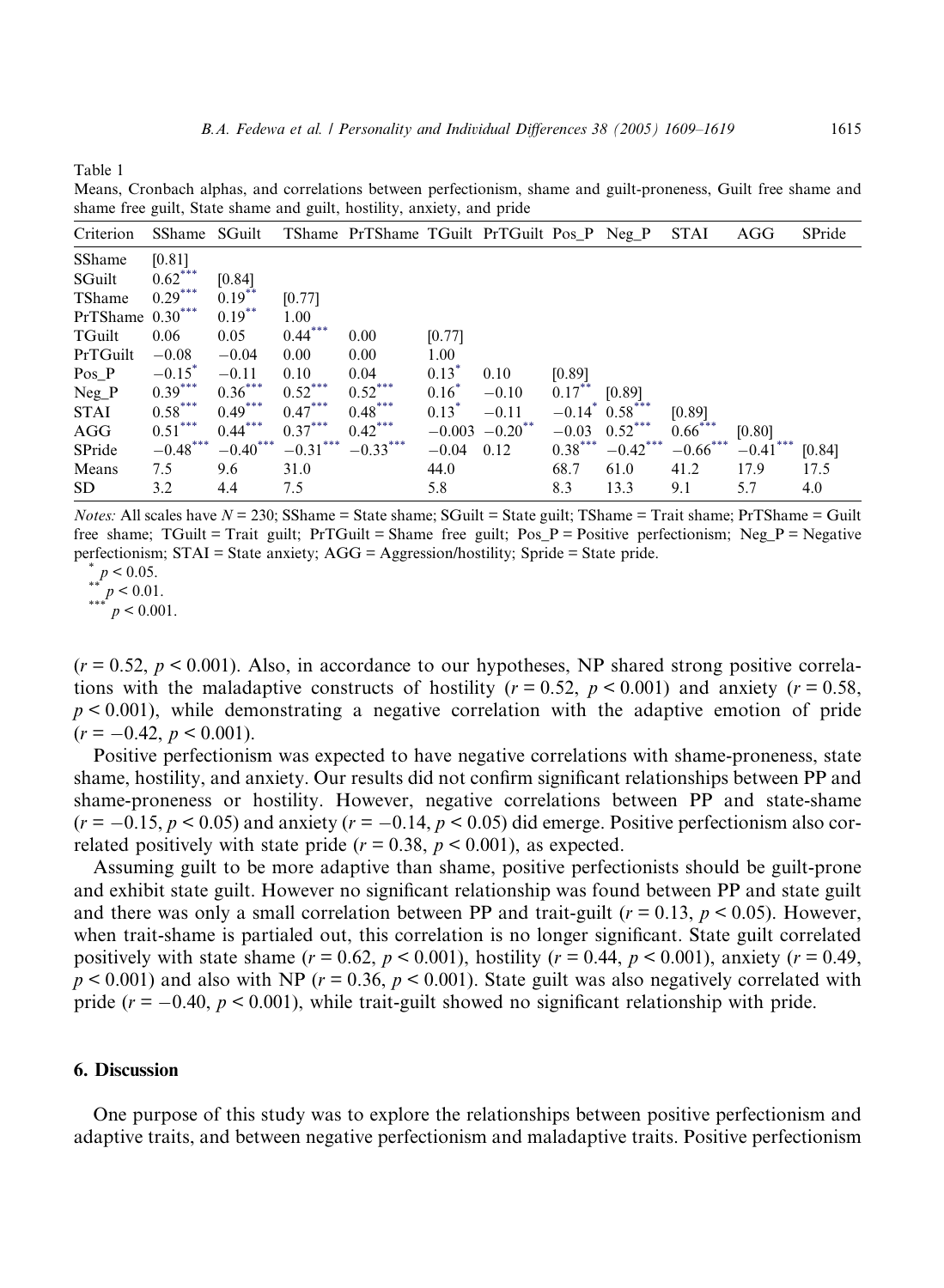was correlated with pride and negatively (with moderate correlations) with state shame and anxiety. Pride's negative correlations with anxiety, hostility, shame-proneness, and negative perfectionism support the notion that it is an adaptive emotion. Negative perfectionism was significantly related to anxiety, hostility, state shame, and shame-proneness. In a previous study by [Lutwak and Ferrari \(1996\)](#page-9-0) using the Multidimensional Perfectionism Scale [\(Hewitt & Flett,](#page-9-0) [1991](#page-9-0)), all dimensions of perfectionism loaded with guilt, while socially-prescribed perfectionism loaded with both shame and guilt. By using a measure of perfectionism that distinguishes between adaptive and maladaptive perfectionistic behaviors, our results support the view that shame is solely associated with negative perfectionism, a clearly maladaptive trait.

We also anticipated a positive relationship to emerge between positive perfectionism and guilt. However, in our study guilt did not prove to be adaptive, as suggested by [Tangney and Dearing](#page-9-0) [\(2002\),](#page-9-0) as it had no relationship with pride or positive perfectionism. State shame correlated positively with negative perfectionism, and, surprisingly, so did state guilt. As expected, shame-proneness was related to anxiety, hostility, and negative perfectionism; it did not exhibit a correlation with positive perfectionism and exhibited a negative correlation with pride. Guilt-proneness was significantly related to shame-proneness, with negligible relationships with anxiety and negative perfectionism. Trait guilt does not seem to be harmful when trait-shame is partialed out of the equation.

There have been questions about measures that purport to distinguish shame and guilt. [Kugler](#page-9-0) [and Jones \(1992\)](#page-9-0), used a wide variety of shame and guilt measures finding no strong empirical evidence supporting the conceptual distinction. [Tangney and Dearing \(2002\)](#page-9-0) have attempted to minimize confounding through the TOSCA-3 by using scenarios that do not require the subject to understand the difference between shame and guilt, by using phenomenological descriptions of each experience and by ''avoiding clearly controversial behaviors.'' Guilt-proneness failed to show strong relationships to anxiety and hostility, while shame-proneness did show these relationships. State guilt, on the other hand, shared the same relationship with hostility and anxiety as state shame and shame-proneness, in accordance with our results. State shame and guilt both had low to moderate correlations with shame-proneness and guilt-proneness, implying that they do, indeed, measure two different constructs. The subjects' state responses appeared to have little effect on their proneness responses. [Tangney and Dearing \(2002\)](#page-9-0) state that ""pure' guilt, uncomplicated by shame does not lead to psychological symptoms.'' They argue that guilt only appears to be maladaptive when fused with shame, but that ''It is the shame component that creates the problem.'' We found a positive correlation between state-shame and state-guilt and negative perfectionism, while only shame-proneness, not guilt-proneness, had a strong relationship with negative perfectionism. Tangney and Dearing's argument could account for the relationship between shame-proneness and guilt-proneness.

[Kaufman \(1996\)](#page-9-0), however, argues, "The target of shame can be either the self or the self's actions, just as one can feel guilty about deeds or else feel essentially guilt-ridden as a person,'' which challenges Tangney and Dearing's model. Kaufman describes shame and guilt as deriving from the same or similar affect, but differing in their activators, targets, and reducers. Guilt is activated by transgressions that warrant self-judgment, whereas ''shame becomes activated whenever fundamental expectations (imagined scenes of interpersonal need) or those equally fundamental expectations of oneself (imagined scenes of accomplishment or purpose) are suddenly exposed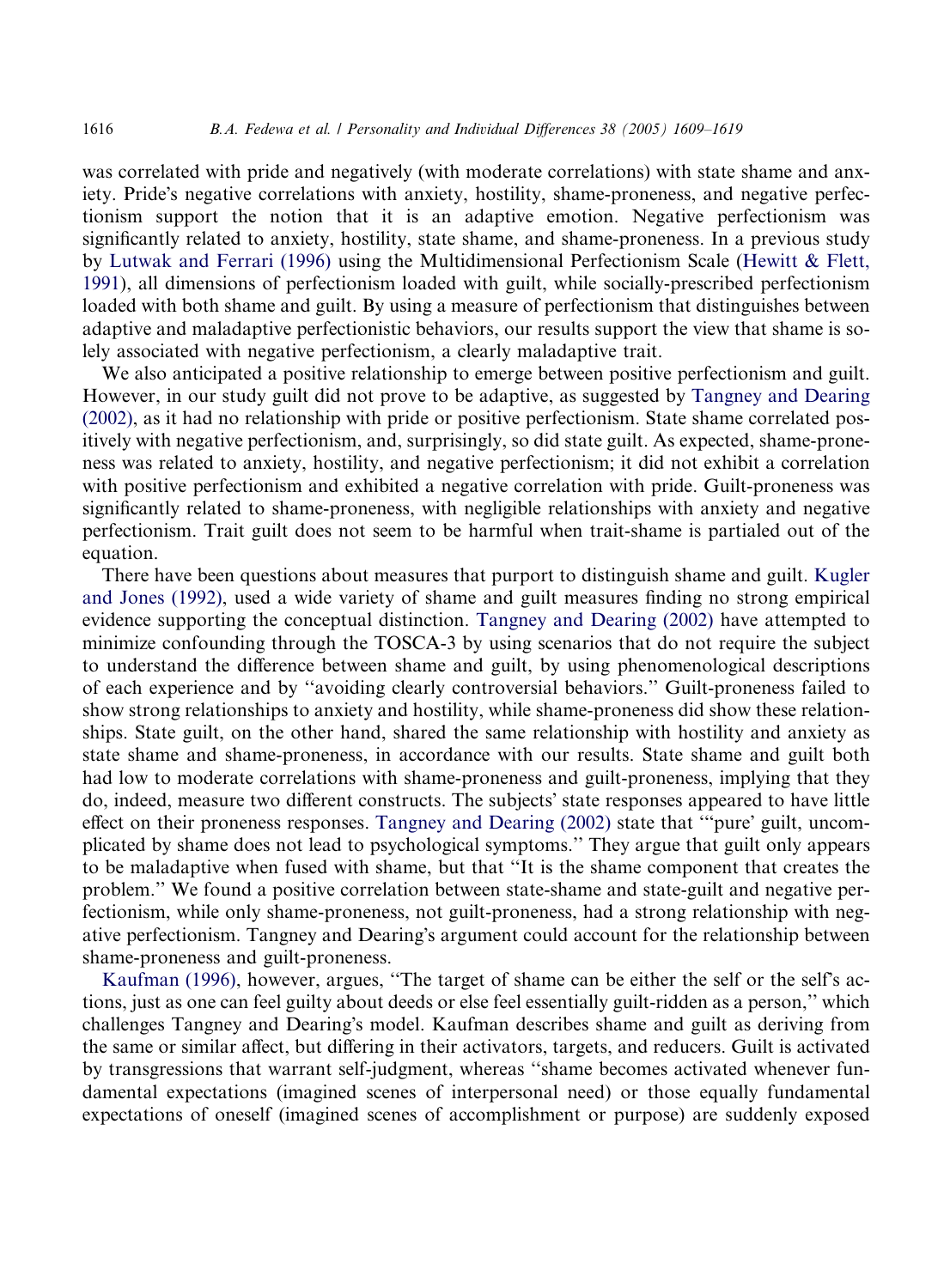<span id="page-8-0"></span>as wrong or are thwarted'' [\(Kaufman, 1996](#page-9-0)). Similarities between guilt and shame could also explain why both relate to negative perfectionism. Questions from Tangney and Dearing's State Shame and Guilt Scale [\(Tangney & Dearing, 2002](#page-9-0)), such as, "I want to sink into the floor", and ''I feel tension about something I have done'' (the former is a shame item, the latter a guilt item) could have been attributed to a similar feeling, even though one statement is self-centered and the other is about an action ([Kaufman, 1996](#page-9-0)). This could also explain the high positive correlation between state shame and state guilt.

This study is limited in that it is strictly correlational, and the college sample is a limited one. Another limitation is that pride was measured as a state and not a general disposition, so the effect of trait-pride on responses to the other scales is unknown.

Despite these limitations, this study clearly demonstrates the utility of distinguishing between positive and negative perfectionism. There appear to be two distinct forms of perfectionism, one adaptive and the other maladaptive. The variables that lead to each type of perfectionism are being discovered, and these may enhance understanding of which factors could be emphasized for healthy development or in clinical interventions.

#### Acknowledgments

This paper was funded and supported in part by a summer scholarship research grant and the McNair scholarship program at GVSU. Additionally we would like to express our gratitude for constructive comments from Dr. R.A. Hendersen and an anonymous reviewer.

# References

- Ashby, J. S., & Rice, K. G. (2002). Perfectionism, dysfunctional attitudes, and self-esteem: a structural equations analysis. Journal of Counseling and Development, 80(2), 197–203.
- Blankstein, K. R., Flett, G. L., Hewitt, P. L., & Eng, A. (1993). Dimensions of perfectionism and irrational fears: an examination with the fear survey schedule. Personality and Individual Differences, 15, 323-328.
- Brouwers, M., & Wiggum, C. D. (1993). Bulimia and perfectionism: developing the courage to be imperfect. Journal of Mental Health Counseling, 15, 141–159.
- Burns, L. R., Dittmann, K., Nguyen, N., & Mitchelson, J. K. (2000). Academic procrastination, perfectionism, and control: Associations with vigilant and avoidance coping. In J. R. Ferrari & T. A. Pychyl (Eds.), *Procrastination*: Current Issues and New Directions (pp. 35–46). Corte Madera, CA: Select Press.
- Burns, L. R., & Fedewa, B. A. (2005). Cognitive styles; links with perfectionistic thinking. Personality and Individual Differences., 38, 103–113.
- Buss, A. H., & Perry, M. (1992). The aggression questionnaire. Journal of Personality and Social Psychology, 63(3), 452–459.
- Enns, M. W., & Cox, B. J. (2002). The nature and assessment of perfectionism: A critical analysis. In G. L. Flett & P. L. Hewitt (Eds.), Perfectionism: Theory, Research, and Treatment (pp. 33–61). Washington, DC: American Psychological Association.
- Ferrari, J. R. (1995). Perfectionism cognitions with nonclinical and clinical samples. Journal of Social Behavior and Personality, 10(1), 143–156.
- Flett, G. L., Hewitt, P. L., & DeRosa, T. (1996). Dimensions of perfectionism, psychological adjustment, and social skills. Personality and Individual Differences, 20(2), 143–150.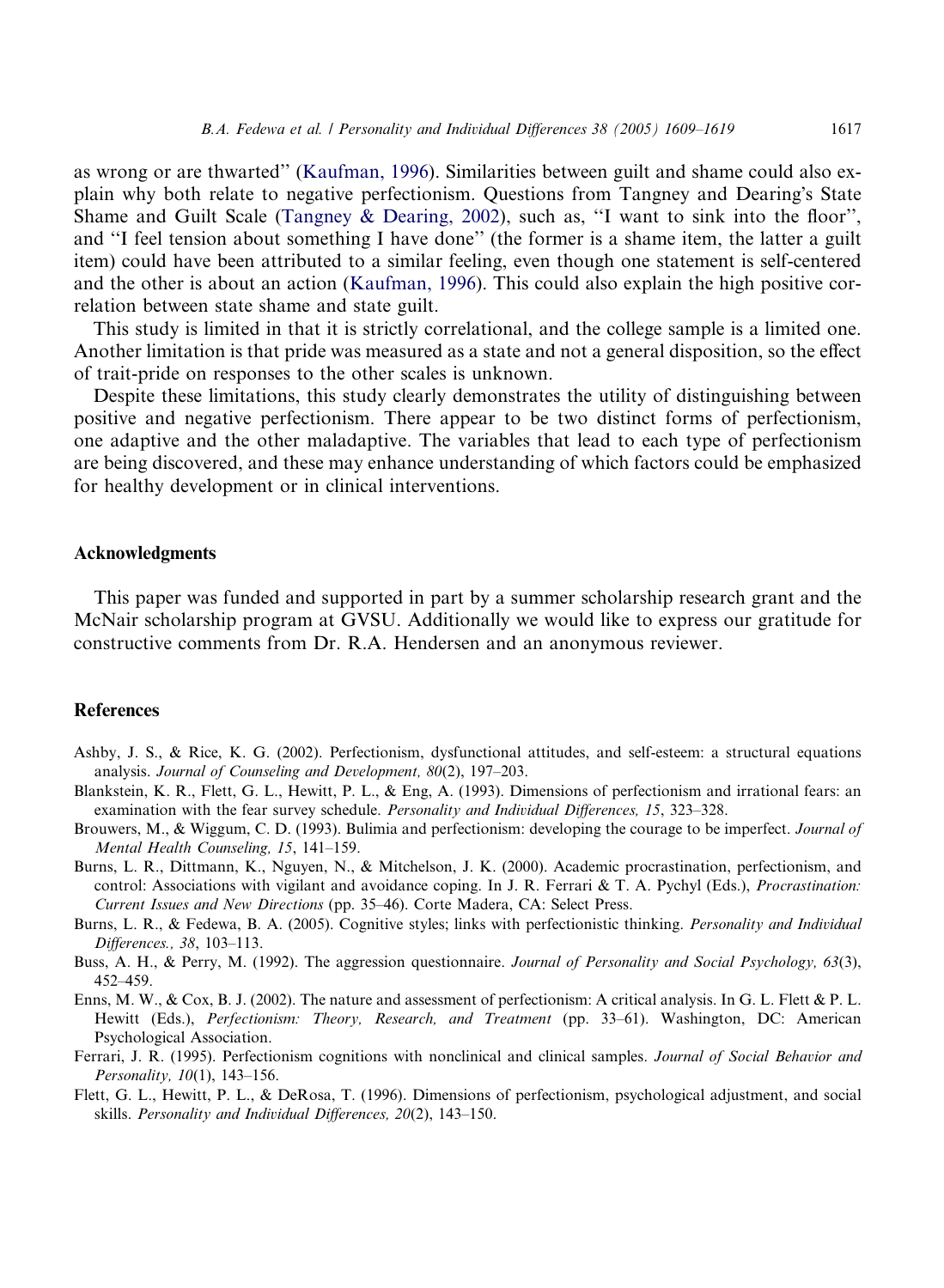- <span id="page-9-0"></span>Flett, G. L., Hewitt, P. L., & Dyck, D. G. (1989). Self-oriented perfectionism, neuroticism and anxiety. Personality and Individual Differences, 10, 731–735.
- Flett, G. L., Hewitt, P. L., Endler, N. S., & Tassone, C. (1995). Perfectionism and components of state and trait anxiety. Current Psychology: Developmental, Learning, Personality, Social, 13, 326–350.
- Frost, R. O., Marten, P., Lahart, C., & Rosenblate, R. (1990). The dimensions of perfectionism. Cognitive Therapy and Research, 14, 449–468.
- Hamachek, D. E. (1978). Psychodynamic of Normal and neurotic perfectionism. Psychology, 15, 27–33.
- Hewitt, P. L., & Flett, G. L. (1991). Perfectionism in the self and social contexts: conceptualization, assessment, and association with psychopathology. Journal of Personality and Social Psychology, 60, 456–470.
- Hewitt, P. L., & Flett, G. L. (1993). Dimensions of perfectionism, daily stress and depression: a test of the specific vulnerability hypothesis. Journal of Abnormal Psychology, 102, 58–65.
- Hewitt, P. L., Flett, G. L., & Turnbull, W. (1992). Perfectionism and Multiphasic Personality Inventory (MMPI) indices of personality disorder. Journal of Psychopathology and Behavioral Assessment, 14, 323– 335.
- Kaufman, G. (1996). The Psychology of Shame: Theory and Treatment of Shame-Based Syndromes (2nd ed.). New York, NY: Springer Publishing Company.
- Kohki, A. (2001). The relationship of guilt and shame to mental health. *Japanese Journal of Health Psychology*, 14(2), 24–31.
- Kugler, K., & Jones, W. H. (1992). On conceptualizing and assessing guilt. Journal of Personality and Social Psychology, 62(2), 318–327.
- Lewis, H. B. (1971). Shame and guilt in neurosis. New York: International Universities Press.
- Lewis, M. (1992). Shame: The Exposed Self. New York: The Free Press.
- Lutwak, N., & Ferrari, J. R. (1996). Moral affect and cognitive processes: Differentiating shame from guilt among men and women. Personality and Individual Differences, 21(6), 891–896.
- Lutwak, N., Panish, J., & Ferrari, J. (2003). Shame and guilt: characterological vs. behavioral self-blame and their relationship to fear of intimacy. Personality and Individual Differences, 35, 901-916.
- Marschall, D. E., Saftner, J., & Tangney, J. P. (1994). The State Shame and Guilt Scale. Fairfax, VA: George Mason University.
- Mascolo, M. F. (1995). Differentiating guilt and shame and their effects on motivation. In J. P. Tangney & K. W. Fischer (Eds.), The Self-Conscious Emotions: The Psychology of Shame, Guilt, Embarassment and Pride. New York: The Guilford Press.
- Miller, S. B. (1996). Shame In Context. Hillsdale, NJ: The Analytic Press.
- Mitchelson, J. K., & Burns, L. R. (1998). Career mothers and perfectionism: stress at work and at home. Personality and Individual Differences, 25, 477–485.
- Mitzman, S. F., Slade, P., & Dewey, M. E. (1994). Preliminary development of a questionnaire designed to measure neurotic perfectionism in eating disorders. Journal Of Clinical Psychology, 50(4), 516–522.
- Pacht, A. R. (1984). Reflections on perfection. American Psychologist, 19(4), 336–390.
- Pattison, S. (2000). Shame: Theory, Therapy, Theology. Cambridge, UK: Cambridge University Press.
- Quadland, M. C. (1980). Private self-consciousness, attribution or responsibility, and perfectionistic thinking in secondary erectile dysfunction. Journal of Sexual and Marital Therapy, 6, 47–55.
- Slade, P. D., & Owens, R. G. (1998). A dual process model of perfectionism based on reinforcement theory. Behavior Modification, 22(3), 372–390.
- Slaney, R. B., & Ashby, J. S. (1996). Perfectionists: Study of a criterion group. Journal of Counseling and Development, 74, 393–398.
- Spielberger, C. D. (1983). Manual for the state-trait anxiety inventory (rev. ed.). PaloAlto, CA: Psychologists Press.
- Tangney, J. P. (2002). Perfectionism and the Self-Conscious Emotions: Shame, Guilt, Embarrassment, and Pride. In G. L. Flett & P. L. Hewitt (Eds.), Perfectionism: Theory, Research, and Treatment (pp. 199–213). Washington, DC: American Psychological Assocciation.
- Tangney, J. P., & Dearing, R. L. (2002). Shame and Guilt. New York: Guilford Publications, Inc..
- Tangney, J. P., Dearing, R. L., Wagner, P. E., & Gramzow, R. (2000). The Test of Self-Conscious Affect–3 (TOSCA-3). Fairfax, VA: George Mason University.